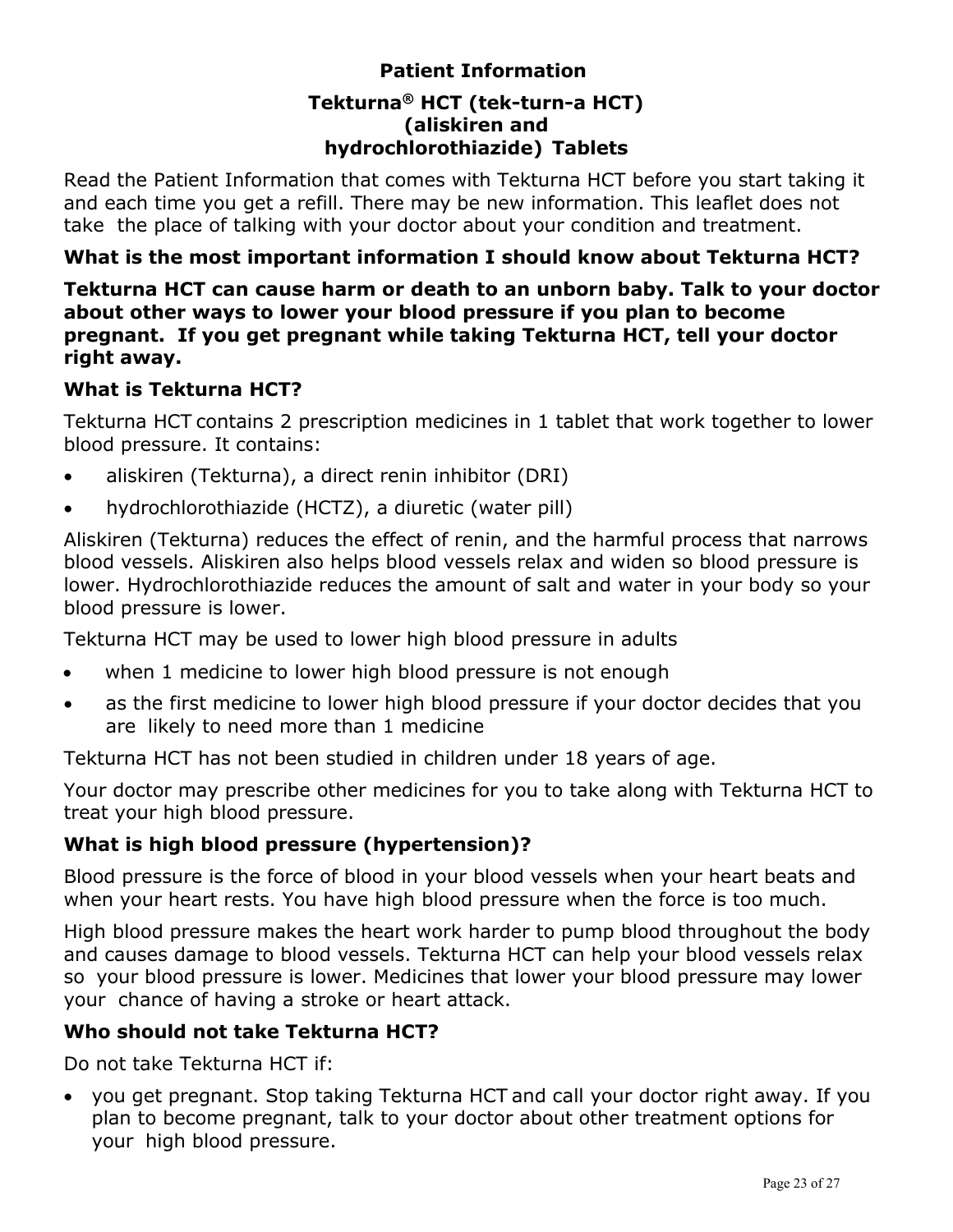- you have diabetes and are taking a kind of medicine called an angiotensin receptor blocker (ARB) or angiotensin-converting enzyme inhibitor (ACEI).
- you make very little or no urine due to kidney problems.
- you are allergic to aliskiren, hydrochlorothiazide, any of the other ingredients of Tekturna HCT listed at the end of this leaflet.
- Tekturna HCT has not been studied in children under 18 years of

age

# **What should I tell my doctor before taking Tekturna HCT?**

# **Before taking Tekturna HCT, tell your doctor if you:**

- have kidney problems
- are pregnant or planning to become pregnant. **See ["What](#page-0-0) is the most important [information I should know about](#page-0-0) Tekturna HCT?"**
- have any allergies or asthma
- have liver problems
- have systemic lupus erythematosus (SLE). Tekturna HCT can make your SLE active or worse.
- have ever had an allergic reaction called angioedema, to another blood pressure medicine. Symptoms may include swelling of the face, lips, tongue, throat,arms, and legs, and may cause difficulty breathing (angioedema).
- are breastfeeding. It is not known if Tekturna HCT passes into your breast milk and if it can harm your baby.
- have any other medical problems

**Tell your doctor about all the medicines you take,** including prescription and nonprescription medicines, vitamins and herbal supplements. Tekturna HCT and certain other medicines may affect each other and cause side effects.

# **Especially tell your doctor if you are taking:**

- a kind of medicine to control blood pressure called angiotensin receptor blocker (ARB) or angiotensin-converting enzyme inhibitor (ACEI)
- cholesterol-lowering medicines
	- $\circ$  simvastatin (Zocor®) or atorvastatin (Lipitor®)
	- o cholestyramine (Questran, Questran Light, Cholestyramine Light, Locholest Light, Locholest, Prevalite)
	- o colestipol (Colestipol hydrochloride, Colestid, Flavored Colestid)
- medicines used to lower blood pressure, water pills (also called "diuretics"), especially potassium-sparing diuretics
- medicines for treating fungus or fungal infections (like itraconazole or ketoconazole)
- cyclosporine (Gengraf®, Neoral, Sandimmune), a medicine used to suppress the immune system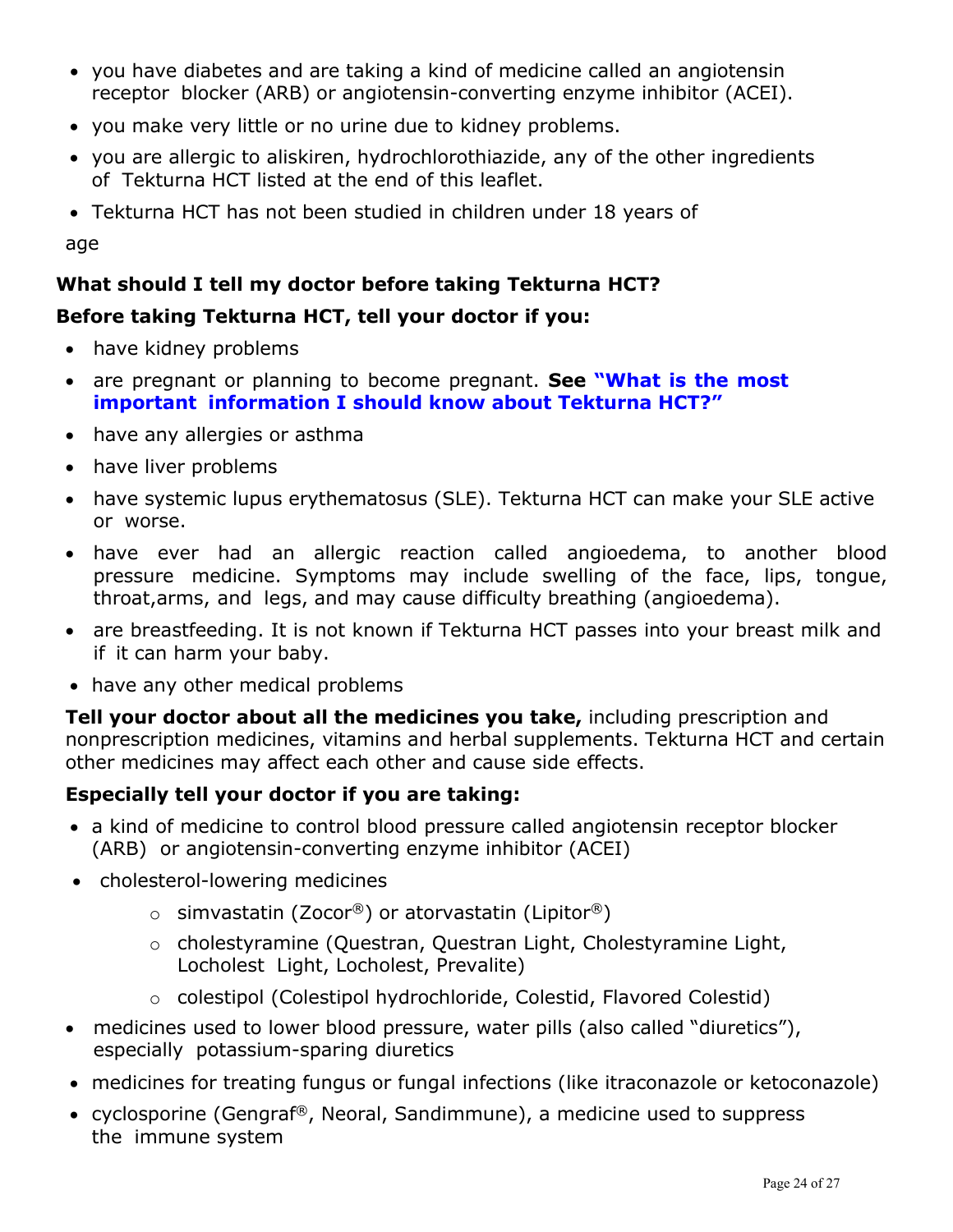- potassium-containing medicines, potassium supplements, or salt substitutes containing potassium
- medicines used to treat diabetes, including insulin
- lithium, a medicine used in some types of depression
- medicines used to relieve pain or inflammation, especially nonsteroidal antiinflammatory drugs (NSAIDs) (like ibuprofen or naproxen), including selective Cyclooxygenase-2-inhibitors (COX-2 inhibitors). Ask your doctor if you are not sure if you are taking one of these medicines.

Ask your doctor if you are not sure whether you are taking one of the medicines listed above. Know the medicines you take. Keep a list of them to show your doctor or pharmacist when you get a new medicine. Your doctor or pharmacist will know what medicines are safe to take together.

### **How should I take Tekturna HCT?**

- Take Tekturna HCT exactly as prescribed by your doctor. It is important to take Tekturna HCT every day to control your blood pressure.
- Take Tekturna HCT once each day, about the same time each day.
- Take Tekturna HCT the same way every day, either with or without a meal.
- Your doctor may change your dose of Tekturna HCT if needed.
- If you miss a dose of Tekturna HCT, take it as soon as you remember. If it is close to your next dose, do not take the missed dose. Just take the next dose at your regular time.
- If you take too much Tekturna HCT, call your doctor or a Poison Control Center, or go to the nearest hospital emergency room.

### **What should I avoid while taking Tekturna HCT?**

**Drinking alcohol.** Drinking alcohol during treatment with Tekturna HCT can cause you to have low blood pressure. **See "What are the possible side effects of Tekturna HCT?"**

### **What are the possible side effects of Tekturna HCT?**

Tekturna HCT may cause serious side effects:

- **Harm to an unborn baby, causing injury or death. See ["What](#page-0-0) is the most important [information I should know](#page-0-0) about Tekturna HCT?"**
- **Severe Allergic Reactions and Angioedema (hypersensitivity).** Aliskiren, one of the medicines in Tekturna HCT, can cause difficulty breathing or swallowing, tightness of the chest, hives, general rash, swelling, itching, dizziness, vomiting, or abdominal pain (signs of a severe allergic reaction called anaphylactic reaction). Aliskiren can also cause swelling of the face, lips, tongue, throat, arms and legs, or the whole body (signs of angioedema). Stop taking Tekturna HCT and get medical help right away. Tell your doctor if you get any one or more of these symptoms. Angioedema can happen at any time while you are taking Tekturna HCT.
- **Low blood pressure (hypotension).** Your blood pressure may get too low if you also take water pills, are on a low-salt diet, get dialysis treatments, have heart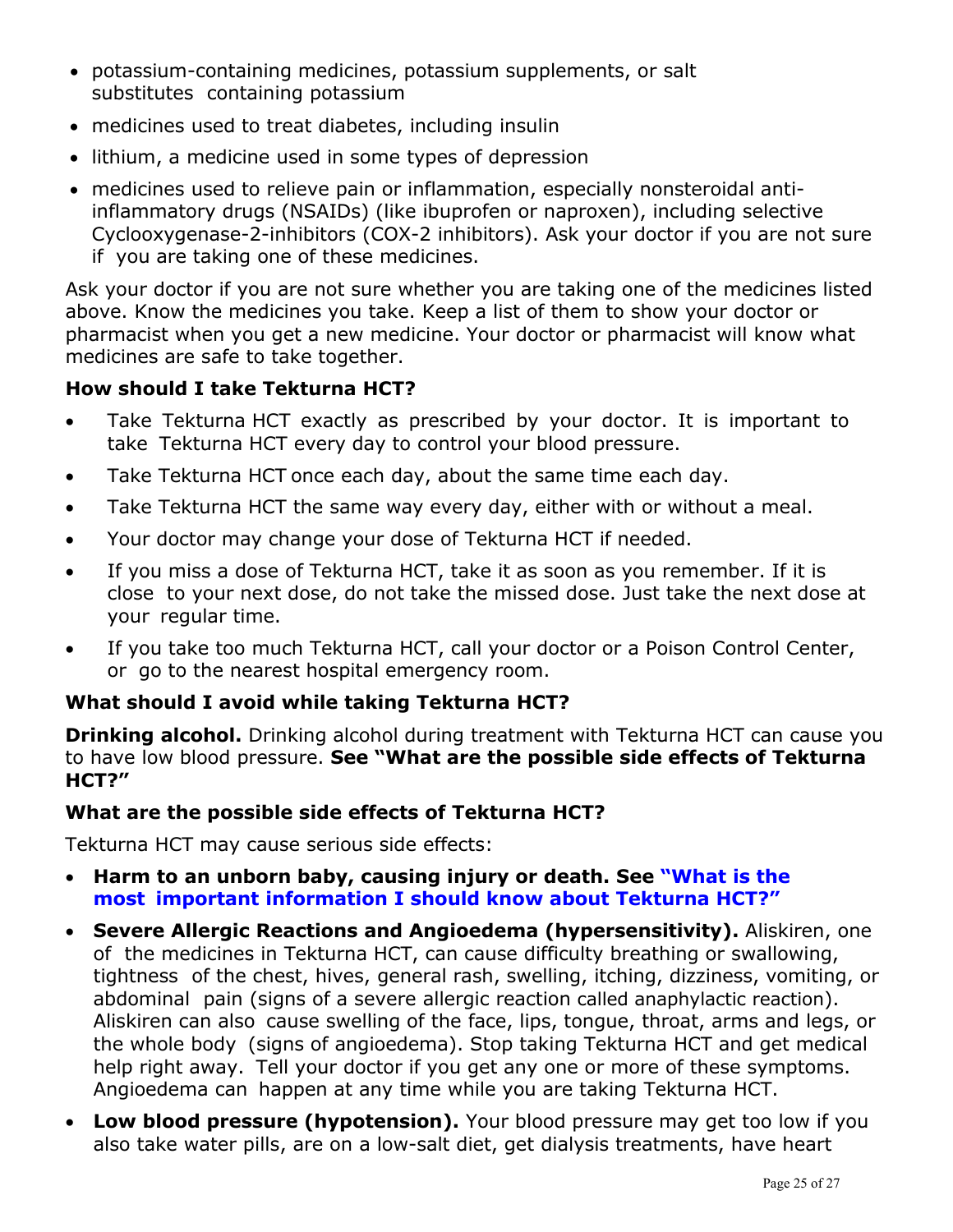problems, or get sick with vomiting or diarrhea. Drinking alcohol and taking certain medicines (barbiturates or narcotics) can cause low blood pressure to get worse. Lie down if you feel faint or dizzy, and call your doctor right away.

- **Renal Impairment or Failure**. Aliskiren, one of the medicines in Tekturna HCT, may cause renal disorder with symptoms such as severely decreased urine output or decreased urine output (signs of renal impairment or failure).
- **Tekturna HCT may affect your potassium levels.** Your doctor will do blood tests to check your potassium levels.
- **Allergic reactions:** Hydrochlorothiazide, one of the medicines in Tekturna HCT, can cause allergic reactions.
- **Active or Worsened Systemic Lupus Erythematosus (SLE).** If you have SLE, tell your doctor right away if you get any new or worse symptoms. Possible signs of SLE are facial rash, joint pain, muscle disorder, fever.
- **Eye problems**. One of the medicines in Tekturna HCT can cause eye problems that may lead to vision loss. Symptoms of eye problems can happen within hours to weeks of starting Tekturna HCT. Tell your doctor right away if you have:
	- **Decrease in vision**
	- Eye pain

# **Common side effects of Tekturna HCT include:**

- dizziness
- flu-like symptoms
- diarrhea
- cough
- tiredness
- high levels of potassium in the blood (hyperkalemia)
- vertigo
- arthralgia

Less common side effects include skin rash, severe skin reactions (signs may include severe blistering of the lips, eyes or mouth, rash with fever and skin peeling), liver disorder (signs may include nausea, loss of appetite, dark colored urine or yellowing of skin and eyes) and low level of sodium in blood.

Protect your skin from the sun and undergo regular skin cancer screening, as one of the medicines in Tekturna HCT may cause non-melanoma skin cancer.

Tell your doctor if you have any side effect that bothers you or that does not go away. These are not all of the possible side effects of Tekturna HCT. For a complete list of side effects, ask your doctor or pharmacist.

Call your doctor for medical advice about side effects. You may report side effects to FDA at 1-800-FDA-1088.

# **How do I store Tekturna HCT?**

- Store Tekturna HCT tablets at room temperature between 59°F to 86°F (15°C to 30°C).
- Keep Tekturna HCT in the original prescription bottle in a dry place. Do not remove